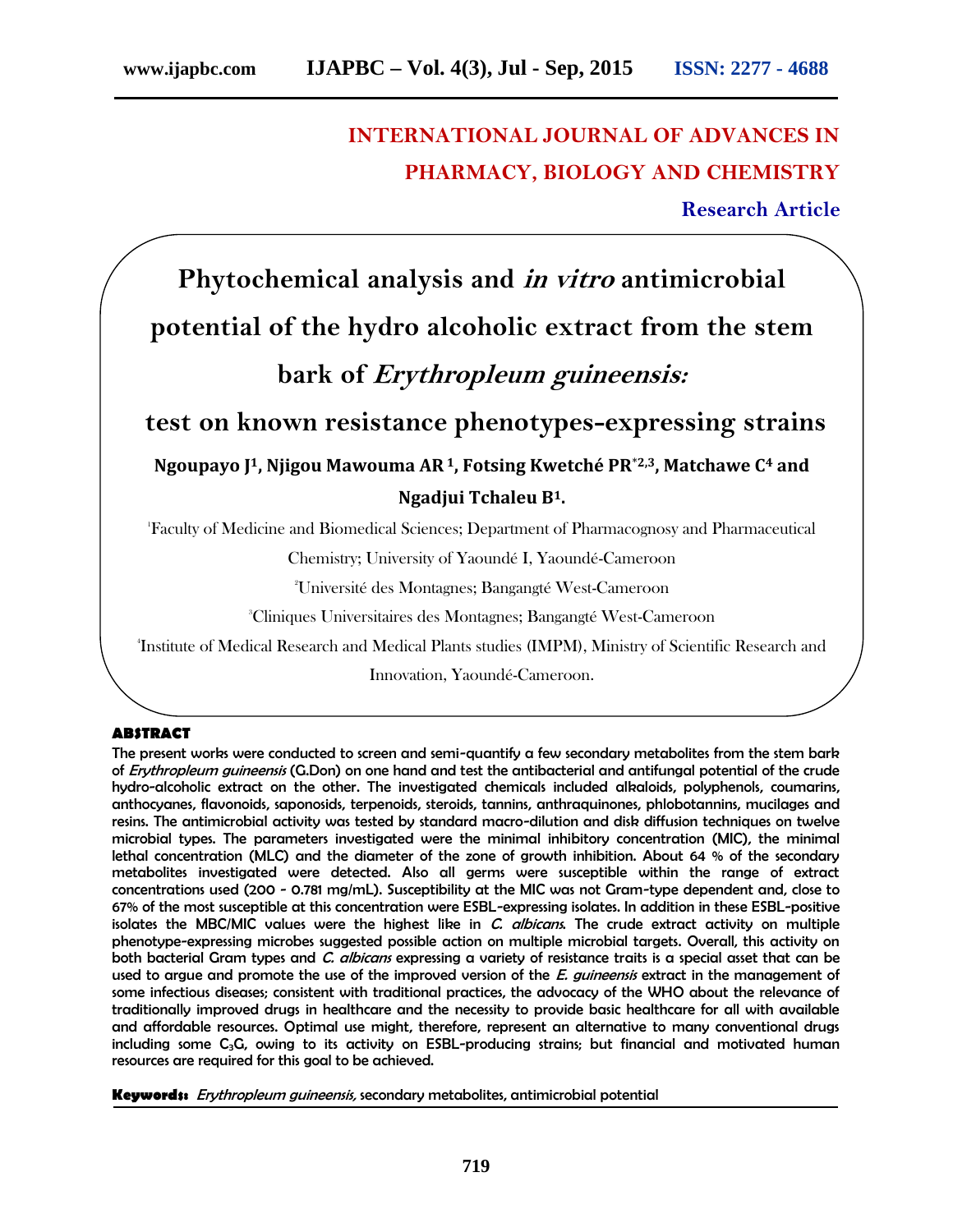## **INTRODUCTION**

Prior to the discovery of the first antibiotics in the first half of the  $20<sup>th</sup>$  century, infectious diseases (IDs) represented a major threat to human health with high morbidity and mortality rates in all settings. The use of Penicillin revolutionized human healthcare during the Second World War and provided hope in the control of IDs and baseline for the development of new antibacterial agents. This hope started fading within the decade that followed the first use of these antibiotics when penicillin-resistance bacterial stains were isolated. Resistance continued to be observed against other antimicrobial substances developed thereafter and became a paramount health concern in the 1980s when it was recognized as a worldwide threat<sup>1,2</sup>. IDs caused by multidrug-resistant bacteria also became a genuine cause of concern in all nations, with the highest burdens recorded in resource-limited communities were the numbers and types of resistance-selecting vehicles are larger<sup>2</sup>. In many technologically advanced countries in fact, resistance-control policies have been implemented to monitor the phenomenon in order to minimize the rates and spread of resistance phenotypes, key to optimizing therapeutic success. Worldwide it is estimated that approximately 17 millions of deaths are causes by microbial diseases every year. This issue is exacerbated by involvement of multidrugresistant organisms (opportunistic and true human pathogens) owing to the extreme flexibility of their genome<sup>3</sup> . In most developing nations, especially in Africa, Asia and Latin America, three of the most important conducive factors are: low purchasing power, shortage of human resources for health and believes. These constraints contrast with the high diversity of plants used empirically in traditional medicine in these areas. Currently they are known to contain secondary metabolites which can play significant role in the control of human diseases and the production of novel conventional drugs<sup>4,5,6</sup>. Estimating that close to 80% of Africans rely on traditional medicine, the  $WHO<sup>7</sup>$  encouraged valorization of traditional drugs with research on, and production of Traditionally Improved Drugs (TIDs). Otherwise, increased resistance in microorganisms to the current antimicrobials has motivated the search for and evaluation of other agents. This search for new sources of antimicrobial is undertaken by many research teams throughout the world on various plant species that are used with acceptable therapeutic index in traditional medicine $8-14$ . So far, most efforts have been concentrated on extracts activity and the relationship between this activity and that of conventional drugs. The relationship between the activity observed and the resistance phenotypes

expressed by microbial strains against conventional drugs is poorly understood, although it deserves attention to address the mechanism(s) of action of the chemicals used and anticipate their choice in specific contexts.

The present works were conducted in that vein and targeted the phytochemical screening and antimicrobial potential of the hydro-alcoholic extract from the stem bark of *Erythropleum guineensis,* a plant grown in Cameroon and traditionally used for the treatment of sexually transmissible and skin infections in some communities. Specifically the presence of a few secondary metabolites was investigated in the crude extract that was tested on twelve microbial types (eleven bacterial isolates, some of which expressed multiple resistance phenotypes and a dimorphic fungal species, *Candida albicans* that expressed resistance against two common antifungal drugs). Activity was assessed through the minimal inhibitory and minimal lethal concentrations (MIC and MLCs, respectively) and the inhibition zone diameters.

#### **MATERIALS AND METHODS**

#### **Plant identification and study sites:**

The plant material was collected in November 2014 in Akounou, a neighborhood in the Center Region of Cameroon. Identification was conducted at the National Herbarium of Cameroon under collection reference number 45750/HNC.

Experimental works were performed in the premises of two laboratories: the Laboratory of Pharmacognosy and Pharmaceutical Chemistry of the Faculty of Medicine and Biomedical Sciences (University of Yaoundé I, Center-Cameroon) for phytochemical screening; and the Laboratory of Microbiology of the Cliniques Universitaires des Montagnes, Université des Montagnes (West- Cameroon) for investigation into the antimicrobial potentials of the extract.

#### **Extraction and Phytochemical screening:**

Subsequent to harvesting, the stem bark was allowed to dry at room temperature for a week. The dried material was then grinded into a powder which underwent the maceration process. For this, a total mass of 6500 g of the powder was put into 19.5 L of a mixture of water and 96% alcohol  $(70/30 \text{ v/v})$ , then incubated for 72 h. The product of maceration was thereafter filtered through a Whatman filter paper  $N^{\circ}$ 1 to have the first filtrate. The residue was further macerated in the appropriate volume of solvent for 24 additional hours then, filtered (second filtrate). Both filtrates were mixed and allowed to evaporate at  $70^{\circ}$ C under a rotavapor to have the product which, after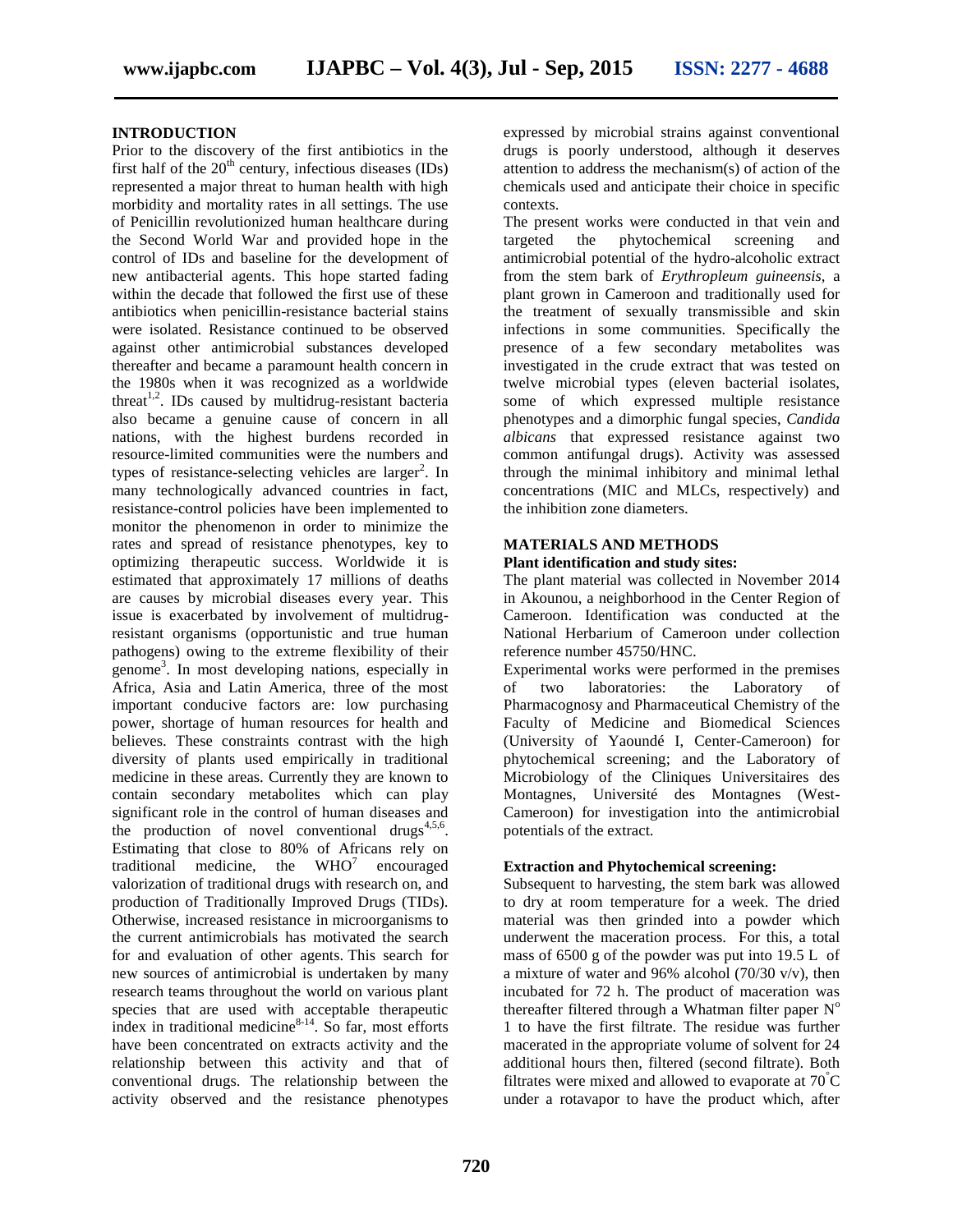dehydration at  $45^{\circ}$ C in an incubator was used in the chemical screening and microbiological testing.

Investigation into the secondary metabolites was performed with a gallery of tests that characterized those that were present in the extract. The original solution used in this series of tests was prepared at 1% in distilled water (1 g of the powdered extract into 100 mL of distilled water).

#### **Test for alkaloids**

#### **Mayer test**

Two labeled tubes were used in this essay: one as 'test' and the other as 'control'. 2 mL of the extract were dispensed into the test tube and 2 mL of distilled water into the control. Into each of these tubes, 3 to 5 drops of the Valse Mayer reagent were added. Development of a whitish-yellow creamy precipitate in the test tube indicated the presence of alkaloids.

#### **Hager test**

Two tubes were used. 2 mL of the extract were dispensed into the first (test) and 2 mL of distilled water into the second (control). Into each of them, 3 to 5 drops of Hager reagent were added. Development of a reddish precipitate in the test tube was evidence of the presence of alkaloids.

#### **Wagner test**

Two tubes were used. 2 mL of the extract were dispensed into the first (test) and 2 mL of distilled water into the second (control). Upon addition of 3 to 5 drops of Wagner reagent a creamy whitish precipitate developing in the test tube indicated the presence of alkaloids.

#### **Test for Polyphenols Perchloride test**

To about 3 mL of the extract, 2 to 3 drops of  $FeCl<sub>3</sub>$ were added. The presence of polyphenols was evidenced by the development of a greenish color.

#### **Leather acetate test**

Two tubes were used to perform this test. About 2 mL of the extract and distilled water were dispensed into the 'test' and 'control' tubes, respectively. If a whitish precipitate developed in the test tube upon addition of a few drops of 10% leather acetate, the test was regarded as positive for the presence of polyphenols in the extract.

#### **Test for Coumarins**

Into two tubes (labeled 'test' and 'control') 2 mL of the extract and 2 mL of distilled water were dispensed, respectively. If a blue or green color developed in the test tube upon addition of a few drops of a  $10\%$  FeCl<sub>3</sub> and changed into yellow with addition of  $HNO<sub>3</sub>$ , it indicated that coumarins were present in the extract.

#### **Test for Anthocyanes**

To 2 mL of the crude sample, 2 mL of  $H_2SO_4$  were added. A pink-red color that turned into purple-blue with addition of ammonia indicated the presence of anthocyanins<sup>4</sup>.

#### **Test for flavonoids**

#### **Sodium hydroxyde test**

2 mL of the plant extract and 2 mL of distilled water were dispensed into one tube (test) and the other (control), respectively. Into each of these, about 1 mL of a 1 N Na0H was added. A yellow-orange color developing in the test tube indicated the presence of flovonoids. This color changing into colorless upon addition of a few drops of HCl acid further confirmed their presence in the extract<sup>15</sup>.

#### **Sulfuric acid test**

Into two tubes containing respectively 2 mL of the extract solution (test) and 2 mL of distilled water (control), a few drops of concentrated  $H_2SO_4$  were gently allowed through the tube wall. A yellow color developing in the test tube was regarded as a positive test, indicating the presence of flavonoids in the extract.

#### **Saponosids test (Frothing test)**

2 mL of the test solution were introduced into a test tube containing 2 mL of distilled water. The tube was stopped and shaken vigorously for about 15 seconds. Allowed to stand for 15 min, persistent frothing indicated the presence of saponosids<sup>16</sup>.

#### **Test for terpenoids**

To 2 mL of the extract 2 mL of chloroform were added. Concentrated  $H_2SO_4$  (3 mL) was also gently added to form a layer. A reddish-brown coloration at the interface indicated the presence of terpenoids<sup>4</sup>.

#### **Test for steroids**

#### **Liebermann-Burchard Test**

About 2 mL of the extract were mixed with chloroform. 1-2 mL acetic anhydride and 2 drops concentrated  $H_2SO_4$  were further gently added from the wall of the test tube. First red, then blue and finally green color indicated the presence of sterols<sup>17</sup>.

#### **Test for Tannins**

To 2 mL of the test solution a few drops of ferric chloride test reagent were added. An intense green,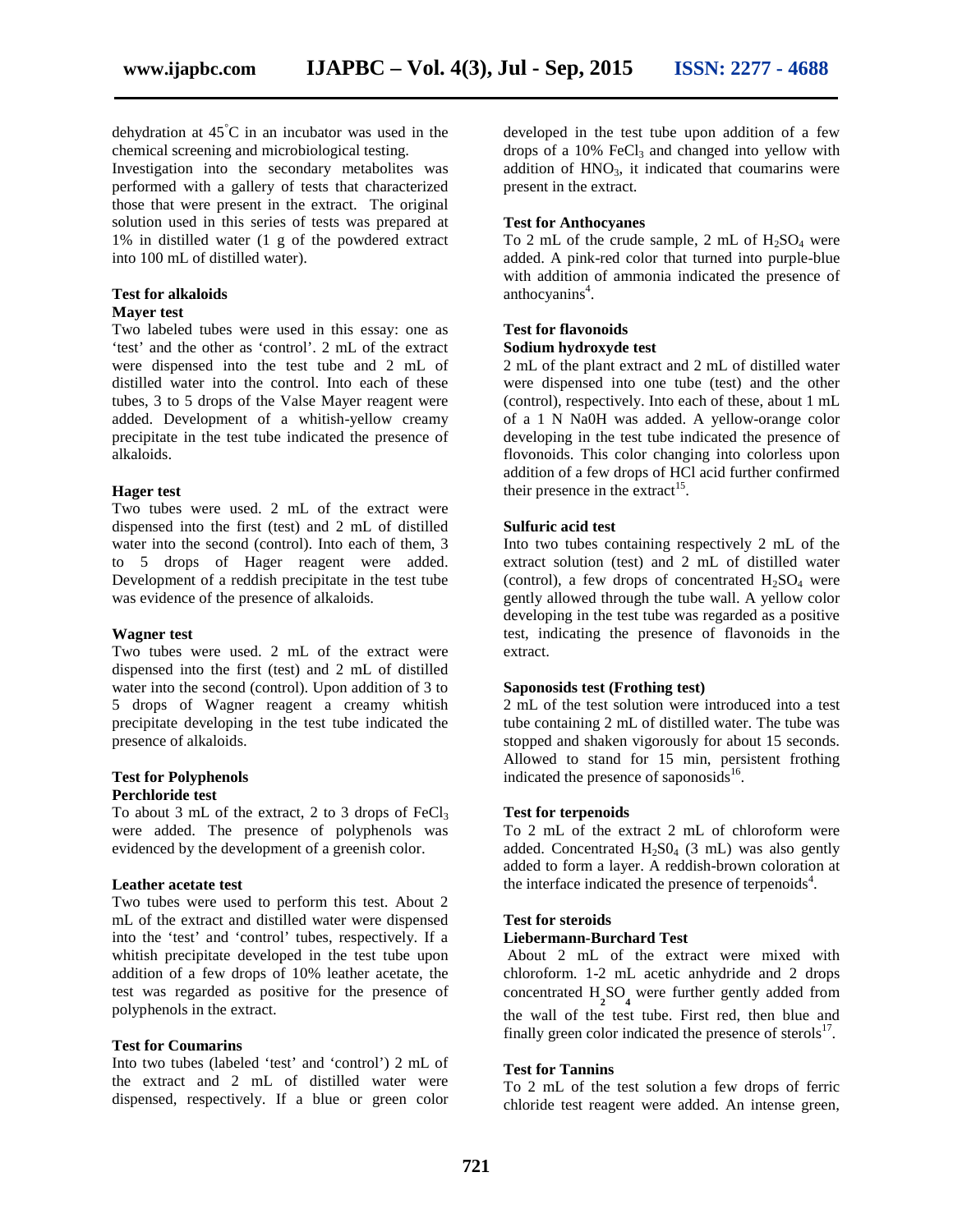purple, blue or black color that developed was regarded as a positive test, indicating the presence of  $\tanh$  tannins in the extract<sup>18</sup>.

#### **Test for anthraquinones**

About 2 mL of chloroform were added to 2 mL of the extract solution. The resulting mixture was shaken for 5 minutes then filtered. The filtrate was once again shaken with equal volume of 10 % ammonia solution. The presence of a bright-pink color in the aqueous layer indicated the presence of anthraquinones.

#### **Test for phlobotannins**

In a test tube, 2 mL of the test solutions were mixed with 2 mL of 1% HCl. A red precipitate developing after 10 minutes of incubation in a water bath at 80°C was evidence of the presence of phlobotannins in the  $extract<sup>15</sup>$ .

#### **Test for mucilages**

To 2 mL of the test solutions, 4 mL of absolute alcohol were added and constantly stirred.

Development of air bubbles indicated the presence of  $mucilages<sup>16</sup>$ .

#### **Test for resins**

Into one tube (test) 2 mL of the extract were dispensed while 2 mL of distilled water were dispensed into the other (control). About 2 mL of anhydric acetic acid and 1 mL of  $H_2SO_4$  were thereafter added to each of these preparations. Development of a yellow color indicated the presence of resins in the extract. For all positive tests, semi quantification based on the intensity of the test indicator was made.

#### **Microbial isolates and antimicrobial tests: Test organisms and choice motivation**

The twelve microbial isolates used in the present survey included one reference (*Pseudomonas aeruginosa* Qc 76110), ten clinical isolates wherein one Gram-positive cocci *(Staphylococcus aureus*)*,* eight Gram negative bacilli and *C. albicans* with or without specified resistance trait to conventional drugs (table 1).

The reference and clinical strains were kindly provided by the 'Centre Pasteur du Cameroun' and the Clinique Universitaires des Montagnes, respectively. Selection of useful organisms was based on their frequent implication in both nosocomial and community-acquired IDs on one hand, and their ability to develop resistance to conventional antimicrobial agents on the other.

#### **Antimicrobial tests**

#### **Minimal inhibitory concentration (MIC)**

All isolates were seeded on Mueller Hinton agar (Liofilchem® ) and incubated aerobically at 37°C for 24 h. From the resulting pure culture, a bacterial suspension equal to  $0.5$  McFarland ( $10^6$ - $10^8$ CFU/mL) was prepared and adjusted to the final density required for susceptibility tests according to the ''Comité de l'Antibiogramme de la Société Française de Microbiologie'or, CA-SFM (2014), in short. To assess the MIC, the macro-dilution technique in liquid medium<sup>19</sup> was used with slight modifications. Briefly, in each of a series of twelve glass test tubes (12x75 mm), 2 mL of Mueller Hinton broth (MHB) were dispensed. The stock solution was prepared at 400 mg of the crude extract per mL of MHB with DMSO at 10% (v/v). From this solution, a serial dilution was performed to make solutions with extract concentrations ranging from 200 mg/mL through 0.781 mg/mL. Into each of these concentrations, 10-15 μL of the above bacterial suspension was added. The same procedure was followed with *C. albicans* on Sabouraud agar and broth. The quality control solutions were prepared as followed: broth *+* microbial inoculums for the positive control; the broth alone for the broth sterility control; and extract + broth for extract sterility test. The preparations were allowed to incubate aerobically at 37°C (or 30°C) overnight. When incubation was completed, the MIC was projected first by broth turbidity prior to centrifugation, then after centrifugation at 5000 rpm for five minutes from the first tube in which no whitish deposit was observed. To assess and attest reproducibility, this experiment was repeated three times.

#### **Determination of minimal lethal concentration (MLC)**

To assess the MLC, 5 μL of the 24 h suspensions from the tubes where no growth was recorded for the MIC test were seeded on fresh Mueller Hinton (or Sabouraud) agar and incubated aerobically at 37°C (or  $30^{\circ}$ C) overnight. At the end of this time, the MBCs (or MFCs) were determined from the first (the least concentrated) suspension from which no visible growth was obtained. The MLC/MIC ratios were then assessed for the bacteriostatic or the bactericidal potential of the extract on test organisms. Otherwise, when it was higher than 4, the extract was said to have a bacteriostatic action while equal to or lower than 4, it was regarded as bactericidal. The extract was said to have absolute bactericidal action when the MIC was equal to the MLC (MLC/MIC=  $1$ ).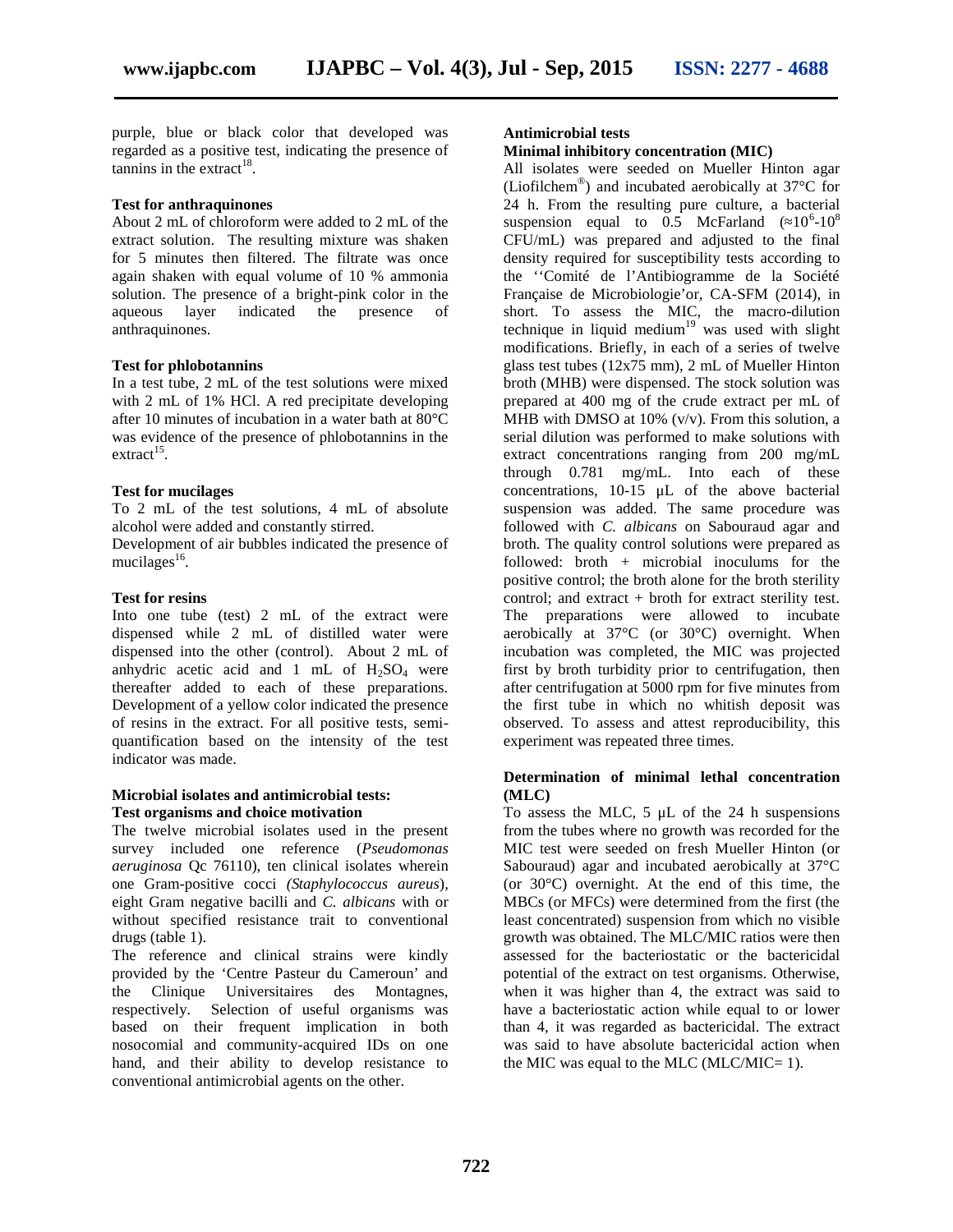#### **Inhibition zone diameter**

The dried extract was dissolved in a convenient broth/DMSO (10% of DMSO) to the concentration of 400 mg/mL. This original solution was used to prepare a serial dilution (d/2 step) of the extract in the appropriate broth as to, eventually obtain extract concentrations ranging from 200 mg/mL through 0.78125 mg/mL, as for the MIC test. About 15 µL of each of these solutions at the MIC and MLC was used to inoculate five paper disks (Whatman N°2) of six millimeters of diameter previously deposited on the MH (or Sabouraud) agar on which the microbial inoculums (bacterial or the fungal) prepared according to the CA-SFM (2014) were lawn to confer a monolayer confluent growth after overnight incubation. The results were read by measuring the diameter of the zone of inhibition (in mm) that developed around the impregnated disks. The negative control consisted of a disk impregnated with sterile distilled water.

#### **RESULTS**

The extract from the barks of the trunk of *Erythrophleum guineense* yielded an output of 10.7%. Investigation into the secondary metabolites contained in it resulted in data summarized and presented in table 2.

It indicates that 64% of the secondary metabolites investigated were found in the crude extract. More specifically it had high contents in tannins, polyphenols, flavonoids and alkaloids. Others like steroids, resins, muscillages and phlobotannins were not detected. As concerned terpenoids, saponins, coumarins and anthraquinons, the contents were approximately half that of tannins, polyphenols, flavonoids and alkaloids.

The techniques used for detection and semi quantification of flavonoids and polyphenols yielded similar results; while detection of alkaloids was shown to be method/regent-dependent as their sensitivity differed greatly.

About the antimicrobial potentials of the extract, data recorded were brought together and displayed in table 3.

Within the range of concentrations used, all microbial types were susceptible, although at varied levels. In fact the MIC values were found between 0.781 mg/mL (ESBL-positive *S. aureus*, *P. mirabilis*, and ESBL-positive *E. coli)* and 6.25 mg/mL (*Serratia* spp.).

About 90% of these values were lower than /or equal to 3.125 mg/mL. As regard the MLC, the related values ranged from 3.125 mg/mL (IRP-positive *E. coli*) through 200 mg/mL (*C. albicans*).

Still other intermediate concentrations (100 mg/mL) were recorded when the tests were conducted on *S. aureus, Serratia* spp., and *Citrobacter* spp. In the large majority of isolates, however, the MLC's were very high compared to the MIC's as evidenced by the R values (MLC/MIC). These results also indicated that R was highest in the ESBL-producing bacterial isolates.

The MIC and MBC also appeared to be isolate dependent in *Pseudomonas* and *E. coli* unlike *Klebsiella* in which the extract concentration associated with the MIC was the same while those at the MBC differed.

Inhibition zone at the MIC and MLC values for a few stains were recorded, summarized and presented in table 4.

The inhibition zones at the MIC values ranged from 6±0 mm with *S. aureus* through 8.4±2 mm with *P. aeruginosa.* They were larger at the MLC with the values comprised within 8.2±0 mm for *E. coli* and 16.4±1 mm for *C. albicans.*

Overall, in close to 36% of cases, the diameters recorded were larger than the minimal expected (6 mm) as far as the MICs were concerned, while at the MLCs, up to 73 % of tests resulted in inhibition zone larger than 10 mm. Among bacteria, the largest MBC-MIC value was recorded for ESBL-positive *S. aureus* (≈5.2 mm).

# **DISCUSSION**

The present survey targeting the phytochemical screening and antimicrobial potential of *Erythropleum guineensis* (*E. guineensis*) revealed that the plant was rich in several chemical compounds some of which are kwon as potent antimicrobial agents. In fact, 64% of the secondary metabolites investigated were detected. The most abundant included alkaloids and total polyphenols (more importantly tannins and flavonoids). In some cases, detection was method-dependent; implying the necessity to use for this plant the most sensitive technique in order to rule out falsely negative results. It is clear that detection techniques cannot be generalized in all plants because each one would have specific sets of characteristics associated with local biotic and abiotic surrounding factors. Although above chemicals have been identified in different proportions in large numbers of plants before<sup>12,19</sup> it is known that similar or related molecules from different origins may virtually not exhibit the same potential<sup>5</sup>. In addition, parts of the same plant may contain different amounts of a specific chemical<sup>20</sup> that may more or less be associated with the expected potential. Present in several groups of plants for instance, tannins were reported to interfere with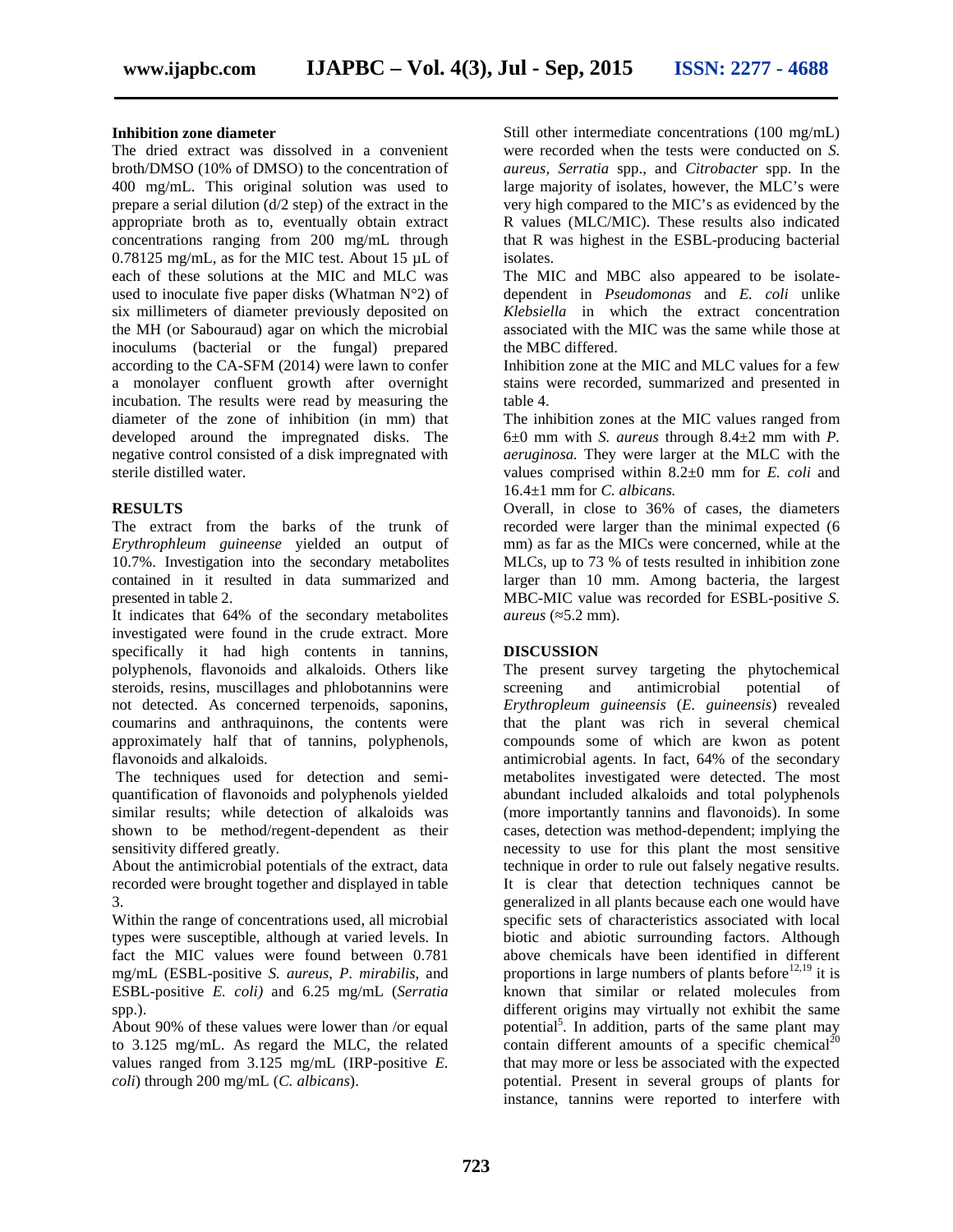mutagenic activity of mutagens in animals while its antimicrobial potential was acknowledged to be in part responsible for increasing the shelf-life of perishable food items like fruits<sup>6</sup>.

In previous surveys flavonoids and alkaloids were recognized as antibacterial, antiviral and anticancer  $a_{4,21,22}$ . Flavonoids from different plant species were shown to act differently on Gram-positive and Gram-negative bacteria<sup>20,23</sup>. As these former authors did not discuss the phenotypic profiles of the isolates they used, it is likely that expression of one or more resistance phenotypes might have played relevant roles in the results they obtained. Activity on ESBL producing isolates from both major bacteria Gram types (as observed in the present study) is consistent with the empiric use of the extract by traditional practitioners.

The *E. guineensis* richness in other polyphenol molecules is likely to have played a relevant role in the activity of the extract. Earlier, Mandalari *et al.<sup>24</sup>* observed that combined action of different groups of polyphenol could have either synergistic or antagonistic effect on microorganisms. Polyphenols in general were reported to interfere with the microbial cell functions by: causing leakage of the bacterial cell content like lipopeptides; impairing the supercoiling process of bacterial DNA like quinolones; acting as anti-metabolites like sulfonamides or inhibiting the sterol synthesis in fungal cell envelop like the azoles $^{11}$ .

Although in the present investigation the raw product contained a variety of chemical compounds with no predictable interaction, its *in vitro* effectiveness on *C. albicans* and other bacterial isolates expressing varied resistance phenotypes can be, at least partially understood based on its multi-potential on the tested microbes. The multi-potency of polyphenols is further supported by reports on their modulatory role on endogenous intestinal microbial flora growth<sup>25,26</sup>. Mainly as glycosides in plants in fact, polyphenols are converted into aglycones prior to absorption, according to these authors. Endowed with inhibitory potential, aglycones can, therefore, modulate (either directly or indirectly) the activity of the gut microbial flora. Owing to the fact that this class of chemical is also abundant in foodstuff and has proven beneficial for human<sup>11</sup>, it can reasonably be anticipated that very high concentrations are required for significant adverse effects on the bacterial growth on one hand and/or that typical endogenous flora that have become adapted to this chemical group use some of them to be rid of invading microorganisms (most incriminated in microbe-related gastro-intestinal disorders). This assertion is consistent with Chung *et al.<sup>6</sup>* findings on the role of polyphenols in fruits

protection against microbes. Otherwise, the inhibitory action of polyphenols is a selective one. It was observed that in their presence, pathogens were negatively selected while growth was promoted in probiotic bacteria<sup>27</sup>. Traditionally, *E. guineensis* extract is use in case syphilis, gonorrhea and skin infections. Syphilis, for instance, is caused by the Gram-negative flexible spiral-shaped bacterial species, *Treponema pallidum*. Members of this species are known to be susceptible to former generations of antibiotics belonging to the family of

-lactams (penicillins), also recognized as potent antibiotics against Gram-positive bacteria through attachment to penicillin-binding proteins that eventually results in the inhibition of bacterial cell wall synthesis. Özçelik *et al.28,29* reported activity of flavonoids on -lactamase-producing *K. pneumoniae* before. ESBLs are potent hydrolyzing enzymes that interfere with the action of -lactams; easily identified by their inhibitory action on third generation cephalosporins  $(C_3G)$ , privileged line drugs from the group in many settings. In this, its action on ESBL-positive *S. aureus* could readily be understood. Owing, however, to the versatile antimicrobial potential of the secondary metabolites contained in the extract, other mode of action or putative combinations of action cannot be ruled out to the current knowledge. In general, ESBL-positive strains proved susceptible to the extract. Whether this extract actually inhibits ESBL synthesis is likely, supported by highest R values observed and implying that this ESBL inhibitory potential may be stronger than the bactericidal's. But this potential is yet to better address.

Higher effectiveness of the *E. guineensis* extract on Gram-positive organisms could further explained its use by traditional practitioners in healing wounds. *S. aureus* was susceptible in the present survey, in agreement with previous findings with other Gram positive bacteria<sup>11,27,30,31</sup>. If fact, members of the genus *Staphylococci* are most common etiologies of skin and other disorders in immune-depressed individuals<sup>32-34</sup> followed by fungi (most of which are polymorphic like *C. albicans*), *P. aeruginosa<sup>35</sup>* and *K. pneumoniae* in what susceptibility was recorded in the present works.

This multivariate action of products from other plants was observed before<sup>36</sup>. But as stated earlier, authors were rarely interested in the resistance phenotype expressed by bacteria they studied. The use of  $C_3G$ and other antimicrobial agents is believed to be the major engine responsible for the selection of resistant strains that disseminate rapidly in communities were the hygiene standards are low. Effectiveness of the extract on bacteria expressing ESBLs and other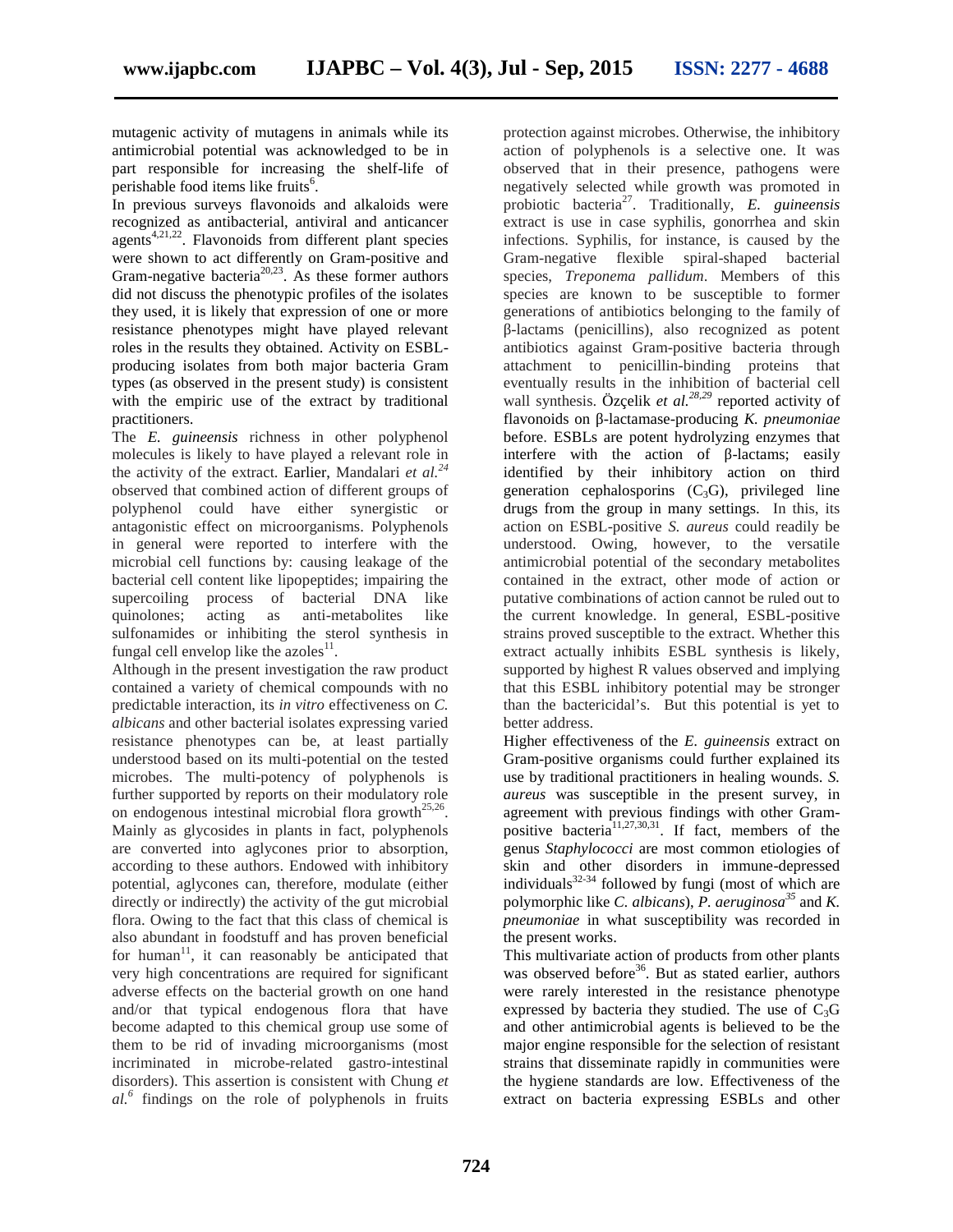resistance phenotypes could be pointed out as evidence of its action on multiple targets and likely largely associated with the complexity of the extract composition on one hand and the isolated action of each constituent on the other. Yet to fully address is, therefore, also whether or not this complexity actually potentiates its antimicrobial action or not.

Antagonism may be projected but as plants develop these chemical substances to ensure their fitness upon exposure to stressors, it is most likely that beneficial combinations (potentiating) would overwhelm the antagonistic ones.

**Table 1 Microbial isolates and resistance phenotypes**

| $N^{o}$        | Micro-organisms  | <b>Resistance Phenotype</b> | $N^{\rm o}$ | Micro-organisms                    | Resistance<br>Phenotype |
|----------------|------------------|-----------------------------|-------------|------------------------------------|-------------------------|
|                | S. aureus        | <b>ESBL</b>                 |             | K. pneumoniae                      | IC/LLC                  |
| 2              | E. coli          | IC/LLC/HLP/IRP              | 8           | K. pneumoniae                      | ESBL/IC                 |
| 3              | E. coli          | ESBL/LLC/HLP                | 9           | P. aeruginosa                      | IC/HLC                  |
| $\overline{4}$ | Serratia spp.    | <b>ON</b>                   | 10          | P. aeruginosa (76110) $\rm{^{QC}}$ | <b>ON</b>               |
|                | Citrobacter spp. | ESBL/ IC                    | 11          | S. Typhimurium                     | <b>ON</b>               |
| 6              | P. mirabilis     | HLP/LLC/IC/IRP              | 12          | C. albicans                        | NyR/FlyR                |

*QC: Quality control strain; ON: Obviously none of the phenotypes; NyR: Nystatine-resistant; FlyR: Flucytosin-resistant; ESBL: Extended Spectrum -lactamase; IC: Inducible cephalosporinase; LLP: Low level penicillinse; HLP: High level penicillinase; LLC: Low level cephalosporinase; HLC: High level cephalosporinase; IRP: Inhibitor-resistant penicillinase*

| secondary inclusomes in the hydro-alcohone crude extract<br><b>Chemical categories</b><br><b>Reagent /Method</b><br><b>Indicator Intensity</b> |                                                            |                          |  |  |
|------------------------------------------------------------------------------------------------------------------------------------------------|------------------------------------------------------------|--------------------------|--|--|
|                                                                                                                                                |                                                            |                          |  |  |
|                                                                                                                                                | Hager                                                      |                          |  |  |
| <b>Alkaloides</b>                                                                                                                              | Mayer                                                      | $+$                      |  |  |
|                                                                                                                                                | Wagner                                                     | $++++$                   |  |  |
| Anthocyanins                                                                                                                                   | $10\%$ H <sub>2</sub> SO <sub>4</sub> + NH <sub>4</sub> OH | $^{+}$                   |  |  |
| <b>Anthraquinones</b>                                                                                                                          | CHloroform +ammonia                                        | $^{++}$                  |  |  |
| <b>Coumarins</b>                                                                                                                               | $FeCl3 10% + HNO3$                                         | $^{++}$                  |  |  |
| <b>Flavonoids</b>                                                                                                                              | NaOH                                                       | $++++$                   |  |  |
|                                                                                                                                                | H <sub>2</sub> SO <sub>4</sub>                             | $++++$                   |  |  |
| Polyphenols                                                                                                                                    | FeCl <sub>3</sub>                                          | $++++$                   |  |  |
|                                                                                                                                                | Lead acetate                                               | $+++++$                  |  |  |
| <b>Saponosids</b>                                                                                                                              | Vigorous shaking                                           | $^{++}$                  |  |  |
| <b>Mucilage</b>                                                                                                                                | 95% Ethanol                                                |                          |  |  |
| <b>Resins</b>                                                                                                                                  | $CH3COOH + H2SO4$                                          |                          |  |  |
| <b>Tannins</b>                                                                                                                                 | FeCl <sub>3</sub>                                          | $++++$                   |  |  |
| <b>Phlobotanins</b>                                                                                                                            | 1% HCl                                                     | $\overline{a}$           |  |  |
| <b>Terpenoids</b>                                                                                                                              | $Chloroform + H2SO4$                                       | $^{++}$                  |  |  |
| <b>Steroids</b>                                                                                                                                | Acetic Anhydride + $H_2SO_4$                               | $\overline{\phantom{a}}$ |  |  |

**Table 2 Secondary metabolites in the hydro-alcoholic crude extract**

*+ + + +: very intensely positive reaction; + +: intensely positive reaction; +: positive reaction; +: unclear reaction; -: negative reaction*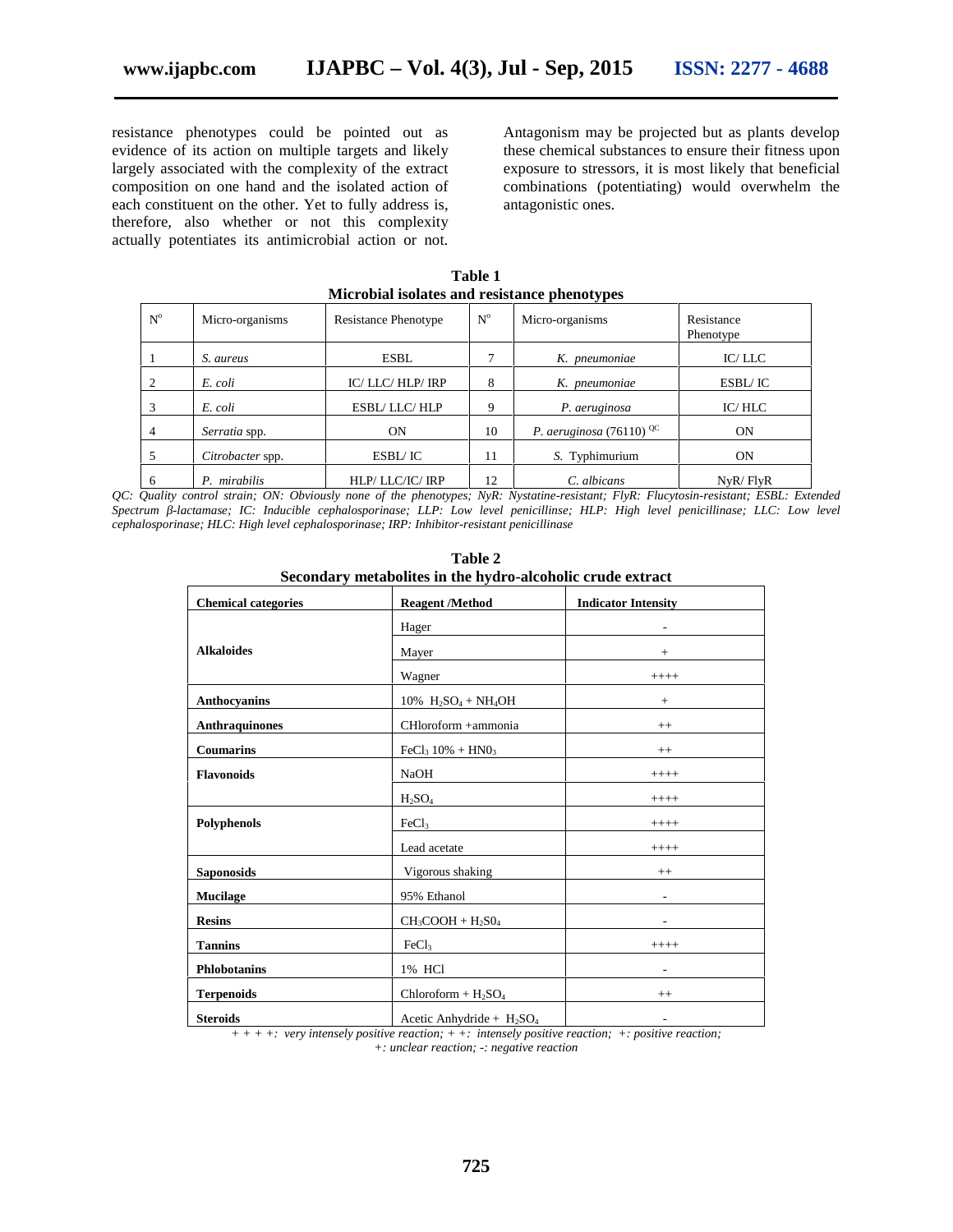| Values for MIC, MLC and R associated with microbial types |                        |             |               |                |
|-----------------------------------------------------------|------------------------|-------------|---------------|----------------|
| Micro-organisms                                           | Strain characteristics | MIC (mg/mL) | $MLC$ (mg/mL) | $R^*$          |
| S. aureus                                                 | <b>ESBL</b>            | 0.781       | 100           | 128            |
| E. coli                                                   | IC, LLC, HLP, IRP      | 3.125       | 3.125         | 1              |
| E. coli                                                   | ESBL, LLC, HLP         | 0.781       | 12.5          | 16             |
| Serratia spp.                                             | <b>ON</b>              | 6.25        | 100           | 16             |
| Citrobacter spp.                                          | ESBL, IC               | 3.125       | 100           | 32             |
| P. mirabilis                                              | HLP, LLC, IC, IRP      | 0.781       | 6.25          | 8              |
| K. pneumoniae                                             | IC, LLC                | 3.125       | 12.5          | $\overline{4}$ |
| K. pneumoniae                                             | ESBL, IC               | 3.125       | 50            | 16             |
| Salmonella<br>Typhimurium                                 | <b>ON</b>              | 1.562       | 12.5          | 8              |
| P. aeruginosa (76110) <sup>QC</sup>                       | <b>ON</b>              | 3.125       | 25            | 8              |
| P. aeruginosa                                             | IC, HLC                | 1.562       | 6.25          | $\overline{4}$ |
| C. albicans                                               | NyR, FlyR              | 1.562       | 200           | 128            |

**Table 3**

*\* : R= MLC/MIC; QC: Quality control strain; ON: Obviously none of the phenotypes; NyR: Nystatine Resistant; FlyR: Flucytosin resistant; ESBL: Extended Spectrum -lactamase; IC: Inducible cephalosporinase; LLP: Low level penicillinse; HLP: High level penicillinase; LLC: Low level cephalosporinase; HLC : High level cephalosporinase; IRP: Inhibitor-resistant penicillinase*

| Average manneler or growth minimum    |                                            |              |  |  |  |
|---------------------------------------|--------------------------------------------|--------------|--|--|--|
|                                       | Microorganisms Growth inhibition zone (mm) |              |  |  |  |
| Microorganisms (phenotype)            | <b>CMI</b>                                 | <b>CML</b>   |  |  |  |
| Staphylococcus aureus (ESBL)          | 6±0                                        | $11.2 \pm 1$ |  |  |  |
| Escherichia coli (ESBL, LLC, HLP)     | $6.8 \pm 2$                                | $8.2 + 3$    |  |  |  |
| Serratia spp.                         | $6\pm0$                                    | $10.2 \pm 2$ |  |  |  |
| Citrobacter spp. (ESBL, IC)           | $6\pm0$                                    | $10.2 \pm 1$ |  |  |  |
| Proteus mirabilis (HLP, LLC, IC, IRP) | $6\pm0$                                    | $9.6 \pm 1$  |  |  |  |
| Klebsiella pneumoniae (IC, LLC)       | $8 + 2$                                    | $10.2 \pm 0$ |  |  |  |
| Klebsiella pneumoniae (ESBL, IC)      | $6\pm0$                                    | $10.8 \pm 1$ |  |  |  |
| Salmonella Typhimurium                | $7.2 \pm 1$                                | $8.2 \pm 0$  |  |  |  |
| Pseudomonas aeruginosa (76110)        | $6\pm0$                                    | $10.4 \pm 0$ |  |  |  |
| Pseudomonas aeruginosa (IC, HLC)      | $8.4 + 2$                                  | $10.4 + 1$   |  |  |  |
| Candida albicans (NyR, FlyR)          | 6±0                                        | $16.4 \pm 1$ |  |  |  |

**Table 4 Average diameter of growth inhibition**

*NyR: Nystatine Resistant; FlyR: Flucytosin resistant; ESBL: Extended Spectrum -lactamase; IC: Inducible cephalosporinase; LLP: Low level penicillinse; HLP: High level penicillinase; LLC: Low level cephalosporinase; HLC: High level cephalosporinase; IRP: Inhibitor-resistant penicillinase*

#### **CONCLUSION**

The present study provided evidence that the extract from *Erythropleum guineensis* could be used to manage bacterial and fungal infections caused by microorganisms expressing several resistance phenotypes. Common points with other plant extracts are that sustainable use requires high production

(extraction outputs generally low), refined technologies and motivated human resources. But the optimal use may appear as alternative to many conventional drugs, including some  $C_3G$  owing to its activity on ESBL-producing strains.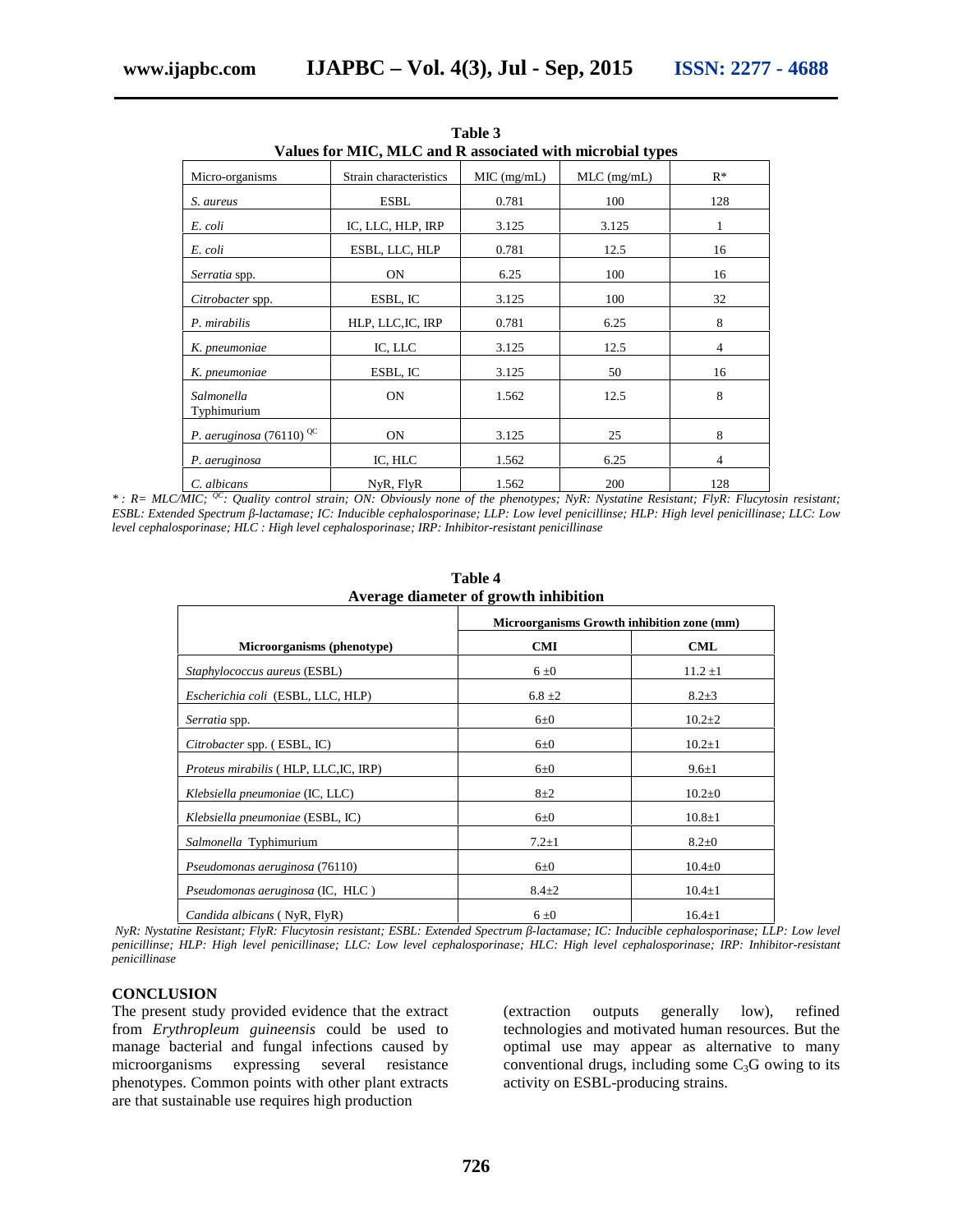#### **ACKNOWLEDGEMENTS**

The authors are thankful to Dr Serge Tchoukoua, Manager of the "Clinique Universitaires des Montagnes" for the invaluable support provided along the whole investigation process. They are also highly indebted to the "Association pour l' Education et le Développement" for the literature resources and laboratory equipments, and to Dr Marie-Christine Fonkoua (Centre Pasteur du Cameroun) who provided advices and reference strains.

#### **REFERENCES**

- 1. CDC, 2013. Antibiotic Resistance threats in the United States, 115p. Retrieved from: http://www.cdc.gov/drugresistance/threatreport-2013/, accessed on 2015/2/23.
- 2. Bhutta, AZ, *et al.* Interventions to address deaths from childhood pneumonia and diarrhoea equitably: What works and what cost?*. Lancet*, 2013; 381(9875): 1417-1529.
- 3. Bennett, PM. Plasmid encoded antibiotic resistance: acquisition and transfer of antibiotic resistance genes in bacteria. *Br. J. Pharmacol.* 2008; 153 (Suppl1): S347–S357.
- 4. Ayoola GA, *et al.* Phytochemical screening and antioxidant activities of some selected medicinal plants used for malaria therapy in Southwestern Nigeria. *Trop. J. Pharm. Res.,* 2008; 7(3): 1019-1024.
- 5. Chougouo Kengne RD, Fotsing Kwetche PR, Kouamouo J, Domum Tchouanche B, Somo Moyo R, Kaptué L. Antibacterial and antifungal activity of the essential oil extracted by hydro distillation from *Artemesia Annua* grown in West-Cameroon. *Br. J. Pharmacol. Toxicol.,* 2012; 4(3): 89-94.
- 6. Chung KT, Wong TY, Huang YW, Lin Y. Tannins and human health: a review. *Crit. Rev. Food Sci. Nutr.,* 1998; 38(6): 421-464.
- 7. WHO, 2014. Data-based Recommendations on Targets Proposed by the UN OWG. Retrieved from: http://www.global2015.net/file/global2015owg.

pdf; accessed on 2015/6/16.

- 8. Mbata TI, Debiao L, Saikia A. Antibacterial activity of the crude extract of chinese green tea (*Camellia sinensis*) on *Listeria monocytogenes*. *Internet J. Microbiol.,* 2008; 7 (10):1571-1573.
- 9. Archana S, Abraham J. Comparative analysis of antimicrobial activity of leaf extracts from fresh green tea, commercial green tea and black tea on pathogens. *J. Appl. Pharm. Sci*., 2011; 01(8): 149-152.
- 10. Chedea VS, Braicu C, Chirila F, Ober C, Socaciu C. Antibacterial action of an aqueous

grape seed polyphenolic extract. *Afr. J. Biotechnol*., 2011; 10(33): 6276-6280.

- 11. Das S, Tanwar J, Hameed S, Fatima Z. Antimicrobial potential of epigallocatechin- 3gallate (EGCG): a green tea polyphenol. *J. Biochem. Pharmacol. Res.,* 2014; 2(3): 167- 174.
- 12. Seid Abakar B, *et al.* Chemical screening and antimicrobial activity of extracts from the flowers and stem of *Hyphaene thebaica* l. (arecaceae). *Int. J. Curr. Res. Chem. Pharma. Sci.,* 2014; 1(7): 92-100.
- 13. Berinyuy Jai F, *et al.* Phytochemical screening and antimicrobial activity of extracts from the stem bark of *Oldfieldia Africana* Benth & Hook. *Int. J. Curr. Res. Chem. Pharma.,* Sci. 2014; 1(7): 92-100.
- 14. Njateng GSS**,** *et al.* Antifungal properties of a new terpernoid saponin and other compounds from the stem bark of *Polyscias fulva* Hiern (Araliaceae). *BMC Complement Altern. Med.,* 2015; 15:25.
- 15. Trease GE, Evans WC, Pharmacognosy. 15th Ed. London: Saunders Publishers; 2002. pp. 42–44. 221–229, 246–249, 304–306, 331–332, 391–393.
- 16. Sofowora A. Medicinal Plants and Traditional Medicinal in Africa. 2nd Ed. Sunshine House, Ibadan, Nigeria: Spectrum Books Ltd; 1993. Screening Plants for Bioactive Agents; 134– 156.
- 17. Rathore SK, Bhatt S, Suresh Dhyani DR., Jain A. Preliminary Phytochemical Screening of Medicinal Plant of *Ziziphus mauritiana* Lam. Fruits. *Int. J. Curr. Pharma. Res.,* 2012; 4(3): 160-162.
- 18. Saxena Manta, Saxena Jyoti. Phytochemical screening of *Acorus calamus* and *Lantana camara*. *IRJP,* 2012; 3: 324-326.
- 19. Kuate Tokam CR, *et al.* Phytochemical screening, antibacterial and antifungal activity of crude aqueous and methanol extracts of stem bark of *Garcinia brevipedicellata*. *Int. J. Pharm. Biomed. Res.,* 2013; 4(4): 221-226.
- 20. Hendra R, Ahmad S, Sukari A, Yunus Shukor M, Oskoueian E. Flavonoid Analyses and Antimicrobial Activity of Various Parts of *Phaleria macrocarpa* (Scheff.) Boerl Fruit. *Int. J. Mol. Sci*., 2011; 12(6): 3422-3431.
- 21. Savithramma N, Linga MR, Suhrulatha D. Screening of medicinal plants for secondary metabolites. *Middle-East J. Sci. Res*., 2011; 8 (3): 579-584.
- 22. Arunachalam KD, Arun LB, Annamalai SK, Arunachalam AM. Potential anticancer